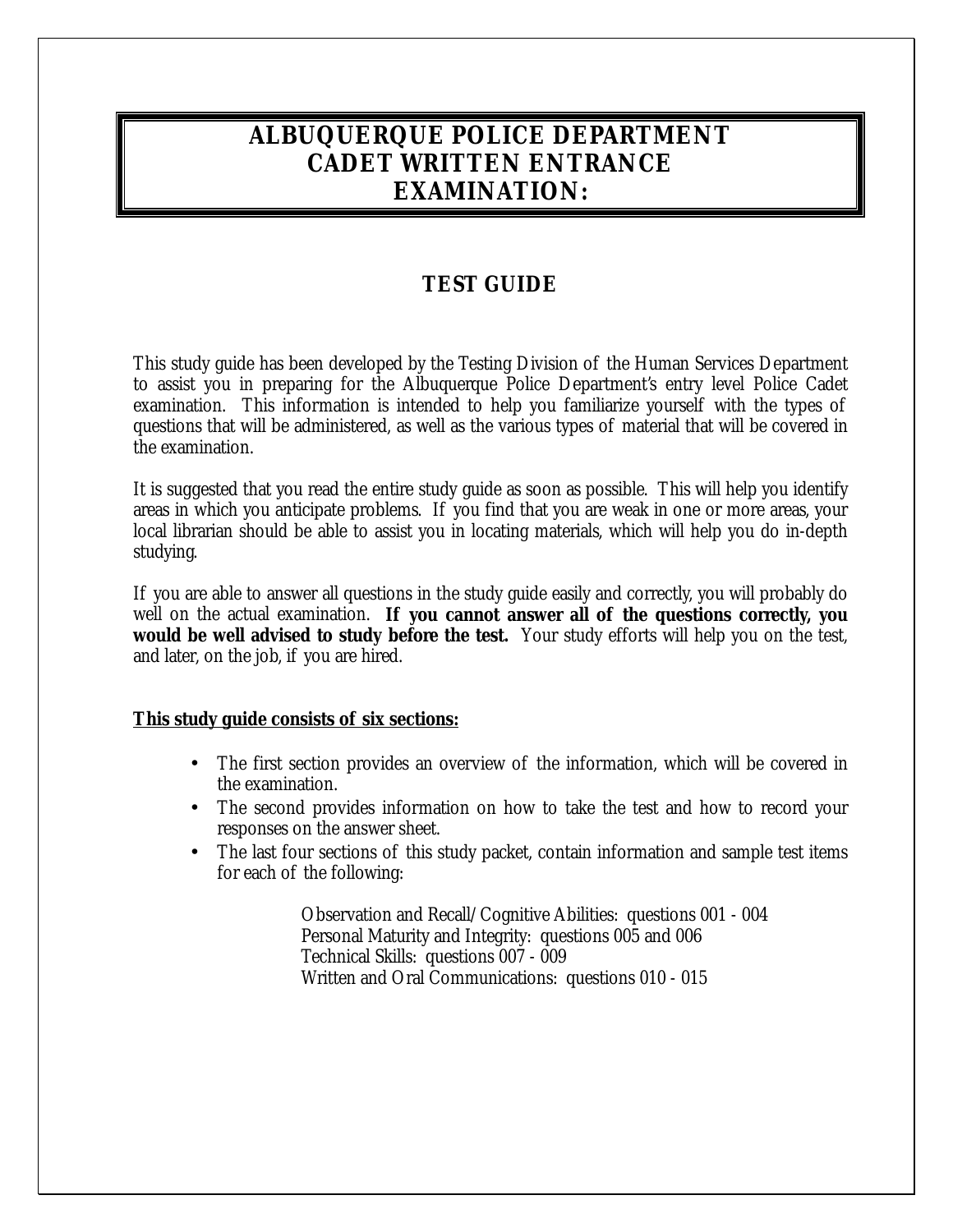## **SECTION 1: OVERVIEW**

The Albuquerque Police Department City of Albuquerque written examination consists of five sections:

- **OBSERVATION AND RECALL:** Measures your ability to make detailed observations on the basis of written, oral and visual data and recall the data clearly and accurately.
- **COGNITIVE ABILITIES:** Measures your ability to think toward a good conclusion.
- **PERSONAL MATURITY AND INTEGRITY:** Measures your ability to handle situations requiring strong personal ethics as well as the ability to make mature calm decisions in difficult situations.
- **TECHNICAL SKILLS:** Measures your skill in writing, making basic mathematical calculations, reading and interpreting charts and basic map reading skills. A calculator may be used for this section of the written exam.
- **WRITTEN AND ORAL COMMUNICATION:** Measures your ability to use proper grammar, spelling and punctuation in preparing written documents. It also measures your ability to read text books, statutes and procedural orders commonly found in the job setting.

These test sections measure knowledge skills and abilities necessary to succeed in the field of law enforcement. The minimum qualification score for this 100 question multiple-choice test is 70 or better. Scores of 69 or below do not meet our minimum requirements in order to continue in our process. The applicant who does not meet our minimum requirements, must wait for the next cadet class recruitment process before they can re-test.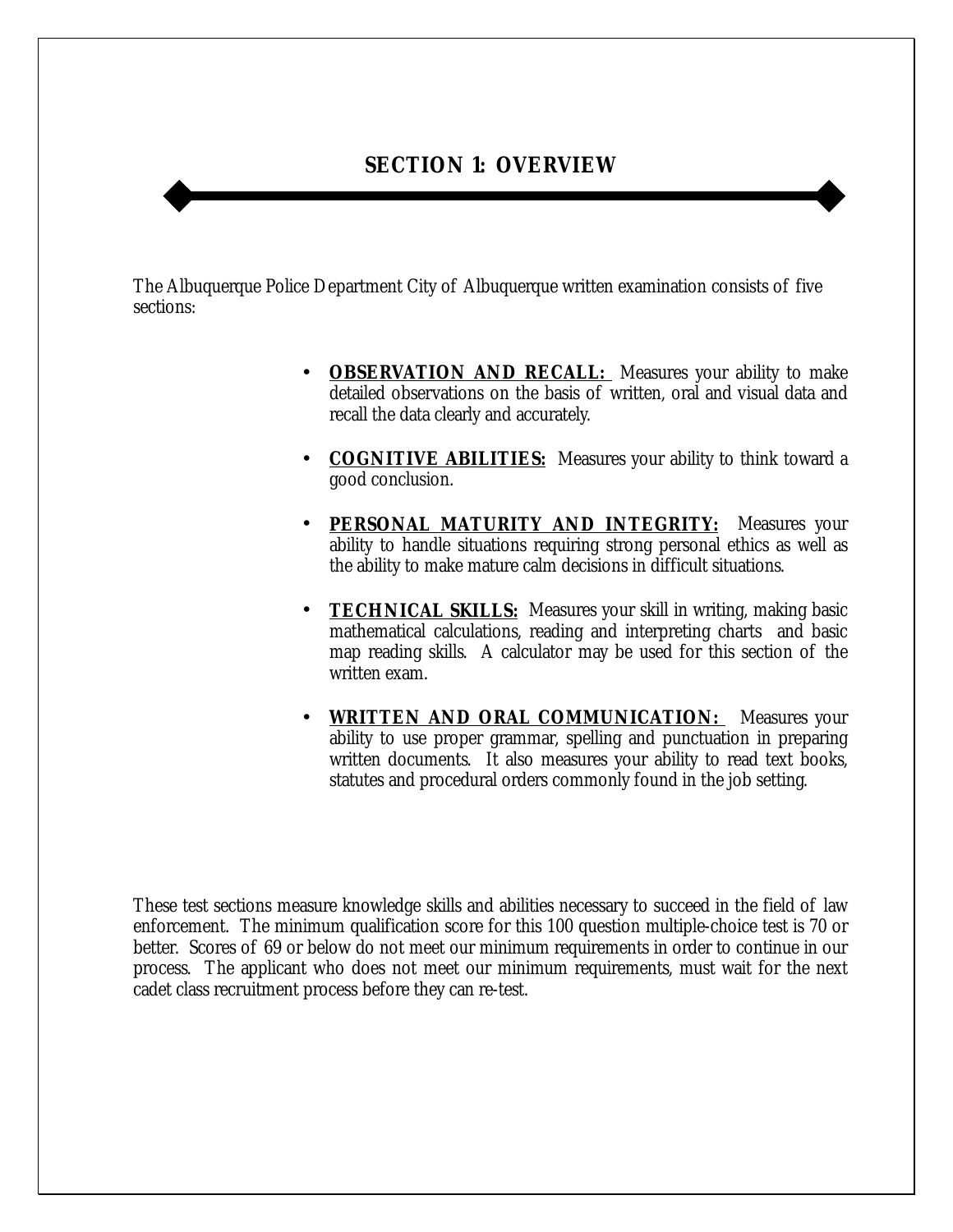## **SECTION 2: GENERAL INSTRUCTIONS**

## **EXAMINATION ANSWER LIST:**

All items on the written examination are in multiple-choice format. During the exam you will record your answers on the separate answer sheet which will be provided for you at the beginning of testing. **You will not make any marks in the test booklet.** Your answers will be recorded by darkening the circle on the answer sheet, which corresponds to both the question number in the test booklet and the answer you have selected as the **best answer**. **Check frequently to ensure that the number next to your answer is the same as the number of the question you are answering.** 

**Mark only one answer per test question.** Questions for which more than one answer have been marked will be scored as **incorrect** even if one of the answers is correct. If you decide to change an answer, erase your first answer completely, then darken the space corresponding to the answer you feel is the **best answer.** Avoid making any stray pencil marks on the answer sheet.

Your score on the examination is based on the number of correct responses. If you do not know an answer and cannot make an educated or informed choice then simply guess on an answer. It is better to guess than to leave a question blank.

#### **Sample Question:**

### **Question as it will appear in the text booklet:**

1. To record an answer on the Albuquerque Police Cadet entrance exam, you darken.

| $A$ :          | One circle          |
|----------------|---------------------|
| $\mathbf{B}$ : | Two circles         |
| C:             | Three circles       |
| D:             | <b>Four circles</b> |

#### **Item as it would appear on the answer sheet:**

|             |  | <b>B C D E</b> |  |
|-------------|--|----------------|--|
| 1 0 0 0 0 0 |  |                |  |

**"A" is the right answer.** Remember, you may darken only one answer. If you darken more than one answer, the item will be incorrect.

| A        | B |   | D        | $\bf{E}$       |
|----------|---|---|----------|----------------|
| $\Omega$ | O | O | $\Omega$ | $\overline{O}$ |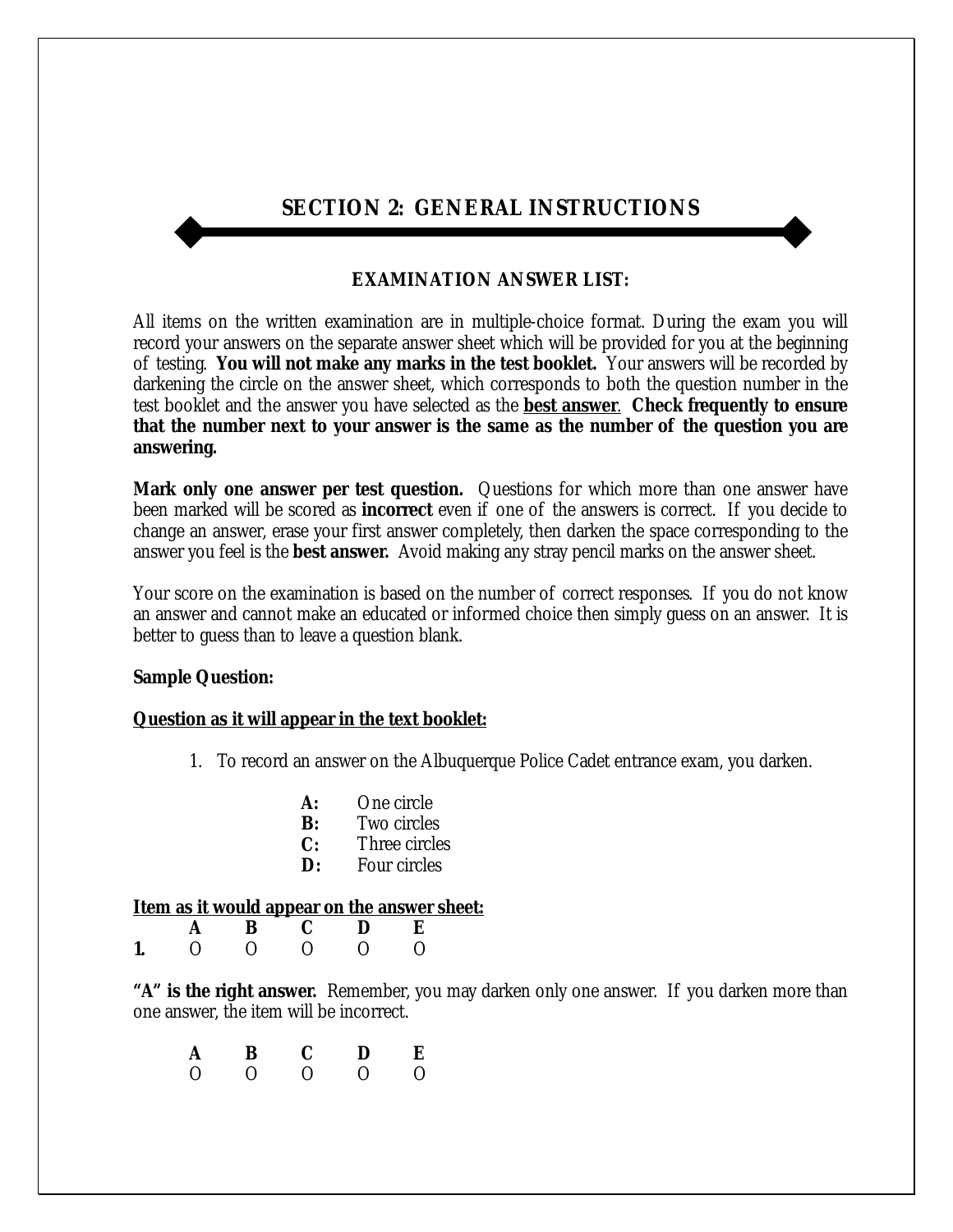# **SECTION 3: OBSERVATION AND RECALL COGNITIVE ABILITIES**

## **PART 1: Test Questions**

- **1.** You will have the opportunity to view a photograph for 60 seconds. After the time allotment is complete, you will be required to answer questions relating to the photograph.
- **2.** You will study a "wanted" poster for 60 seconds. You will also be required to answer specific questions relating to your observations.
- **3.** You will be required to read through three brief passages in a three-minute time frame and answer questions relating to the content of the passages.
- **4.** You will listen to a statement read by the City Human Resources test giver and answer related questions.
- **5.** You will complete a map reading exercise. While instructions are read, you will be looking at a map.

Each group of questions is designed to measure your ability to observe and recall details. Your study efforts should focus on **recalling visual information (seeing), auditory information (hearing) and written information (reading).** 

We have included three exercises to help you study for this portion of the testing. Continue practicing these exercises until you can accurately respond to the questions asked.

## **Part 2: OBSERVATION AND RECALL**

## **Exercise I**

- 1. You will require the assistance of another person. Have your study partner select a photograph.
- 2. Have your partner allow you to study this photograph for **60 seconds**.
- 3. Have your partner ask you **specific** questions about the photograph.
- 4. In responding to the questions **do not** look at the photograph. Rely only on your memory of the photograph. Continue practicing with different photographs until you can accurately respond to the questions being asked.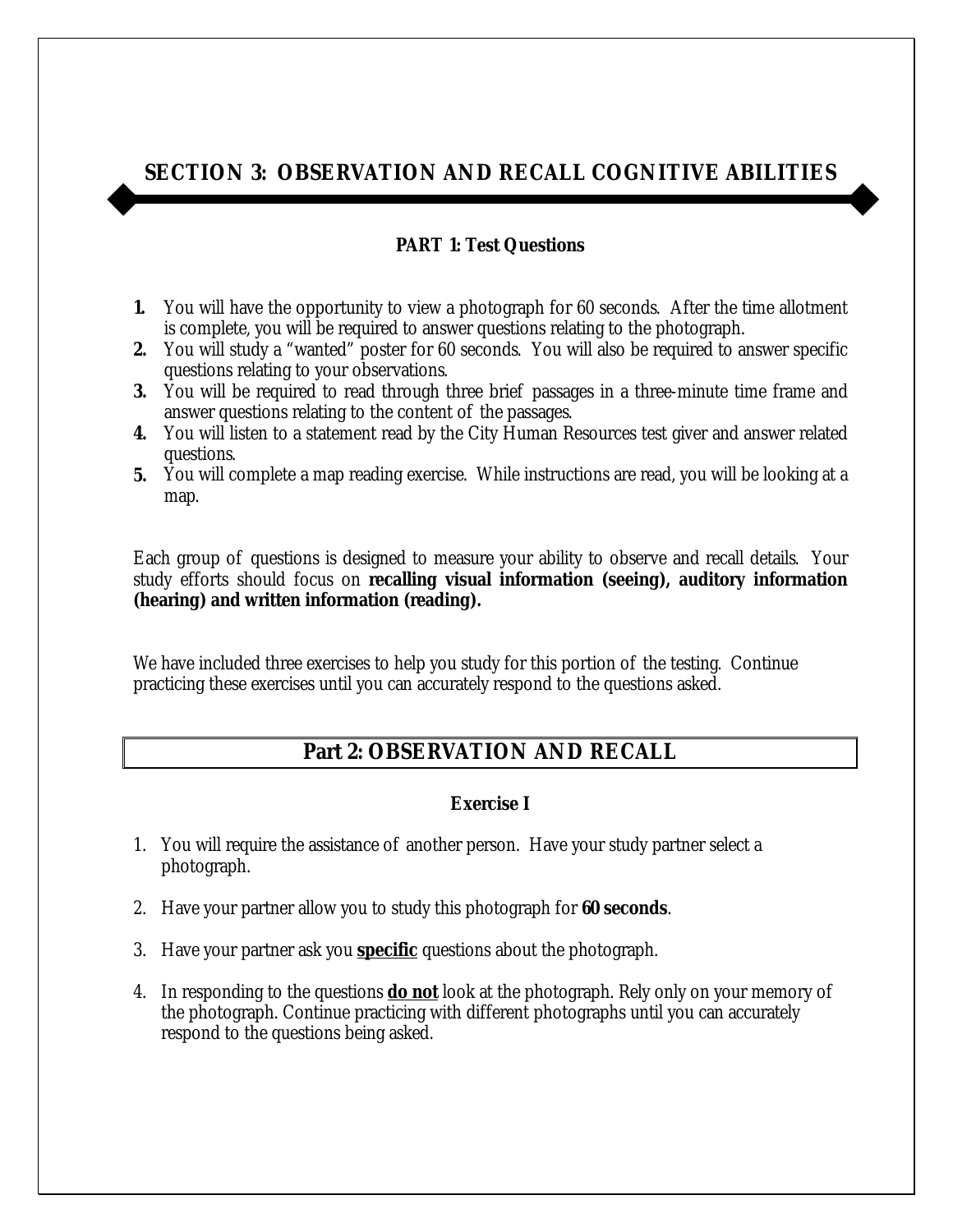## **Exercise II**

- **1.** Have your study partner select a news article (5 to 7 columns).
- **2.** Have your partner carefully read the article out loud for two minutes.
- **3.** Your partner should then ask you specific detailed questions about the article.

The observation and recall cognitive abilities section of the City Police Entrance exam should be easy for you if you practice each of the three ways described above.

On the following page, there is a sample photograph and questions based on this photograph. While this is not the actual photo used on the exam, it will help to illustrate the types of questions which will appear on the examination.

## **SUB TEST QUESTIONS 001, 002, 003**

- **1.** Study the photograph on page the next page for **60 seconds**.
- **2.** When time is up, turn to page 21 and answer questions **001, 002, 003.**
- **3.** Do not return to the photo until questions **001, 002, 003** have been answered.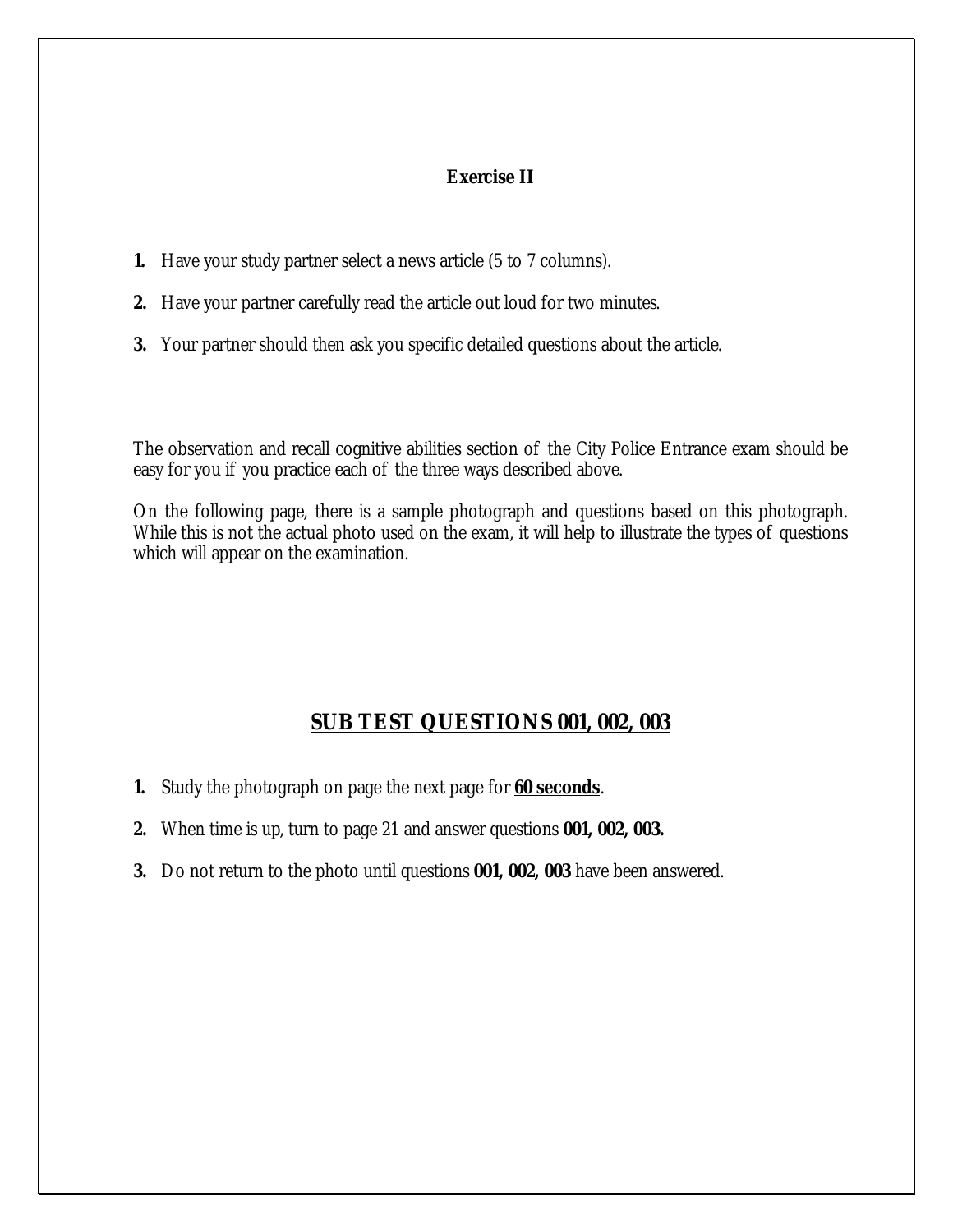**.001** How many children appeared in the photograph you just viewed?

- **A. 7 B. 8**
- **C. 9**
- **D. 10**

## **Correct answer:C**

**.002.** From the details in the photograph, this photograph is most likely taken in:

- **A. Thailand**
- **B. Mexico**
- **C. Ethiopia**
- **D. United States**

## **Correct answer:A**

**Explanation:** From both the ethnicity of the children (Asian in appearance) and the architecture in the background, it is most likely the photograph was taken in a foreign country. Of the choices, Thailand is the answer. (The photo was taken in Thailand).

**.003.** Which of the following statements regarding the photograph is <u>false?</u>

- **A.** None of the children are wearing shoes.
- **B.** The doors behind the children in the picture are open.
- **C.** Two of the children are holding some papers.
- **D.** The children in the picture appear to be happy.

## **Correct answer:A**

**Explanation:** A close look at the photograph will show that the child on the far left is wearing a shoe (a portion of his right foot is visible). The same child has a folded paper in his right hand. The child at the top of the photo is not smiling, but his pose suggests playfulness. Therefore, it appears as though he is happy or at least having fun.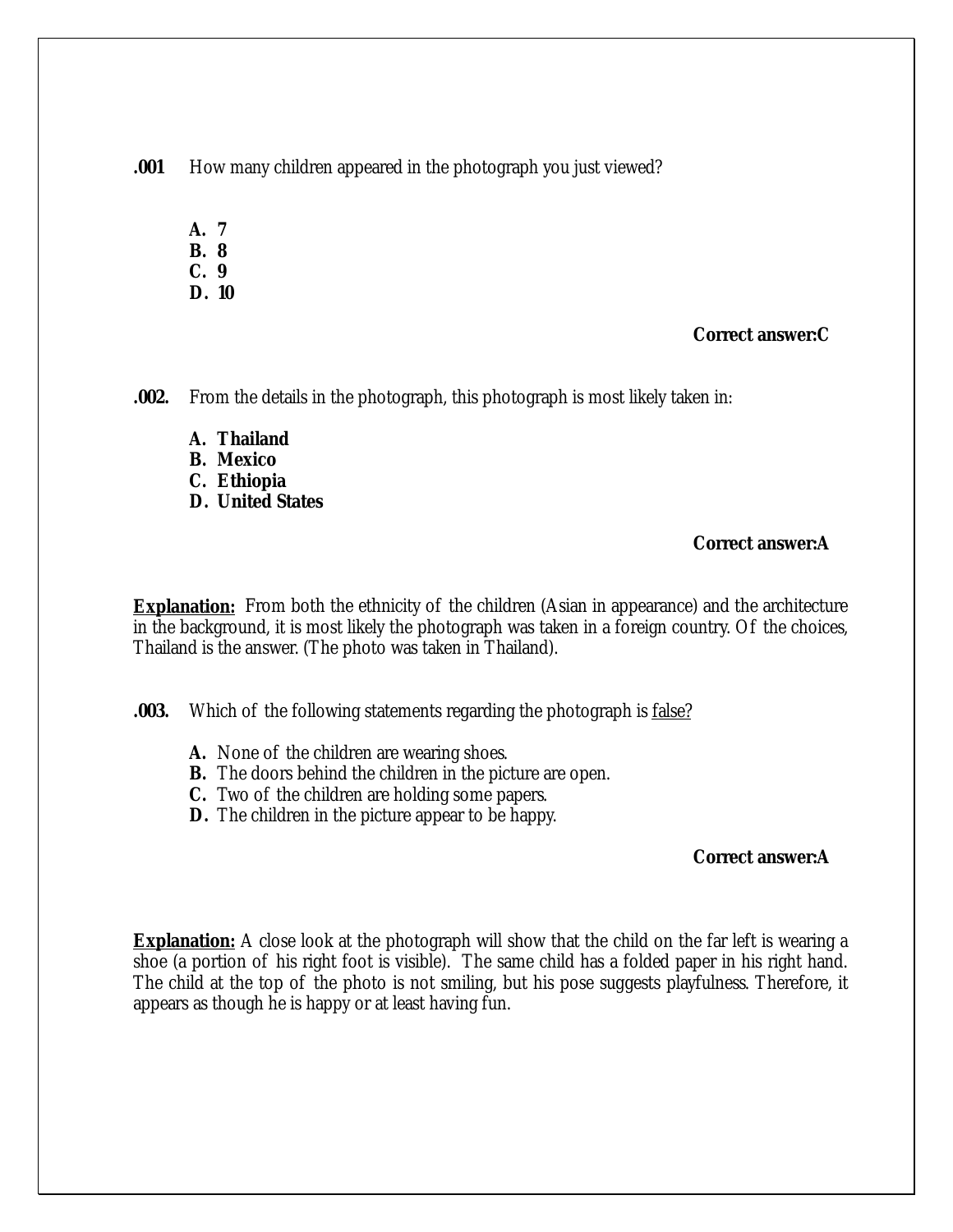## **Part 3: COGNITIVE ABILITIES**

The questions contained in the second half of the cognitive abilities of the City Police Written examination are designed to measure your ability to separate speculation from fact and to draw logical conclusions. It also is designed to measure your ability to prioritize information, discern patterns, trends and similarities.

In some of the questions, you will be given several pieces of information and asked to draw factual conclusions based on the information. In other questions, you will be given a series of numbers or letters and asked to determine the next item in the sequence based on the recognition of the pattern.

Once you understand how an answer is obtained, it will be easier to determine the correct answer on future questions. A study partner can assist you by preparing similar questions.

## **Note: Drawing or listing information can be very helpful in determining the correct answer**.

**.004.** Mary has two sons. Their names are Bill and Joe. Joe's step-father is named John and his father is named Dick. Joe's step-mother is named Lillian. Which of the following is a definite statement of fact.

- **A.** Dick is, or was at one time, married to Lillian.
- **B.** Mary and Dick are now divorced from each other.
- **C.** Bill's step-father is named John.
- **D.** Bill's father is named Dick.

### **Correct answer:A**

**Explanation:** If Lillian is Joe's step-mother, she had to have been married to Joe's father at one time or another so sentence A is a fact. Mary and Dick produced a child, but there is no definite statement that they were married. Sentence B is possible, but not a definite fact. Sentences C and D are wrong for the same reason, it has not been established that Bill and Joe share the same father.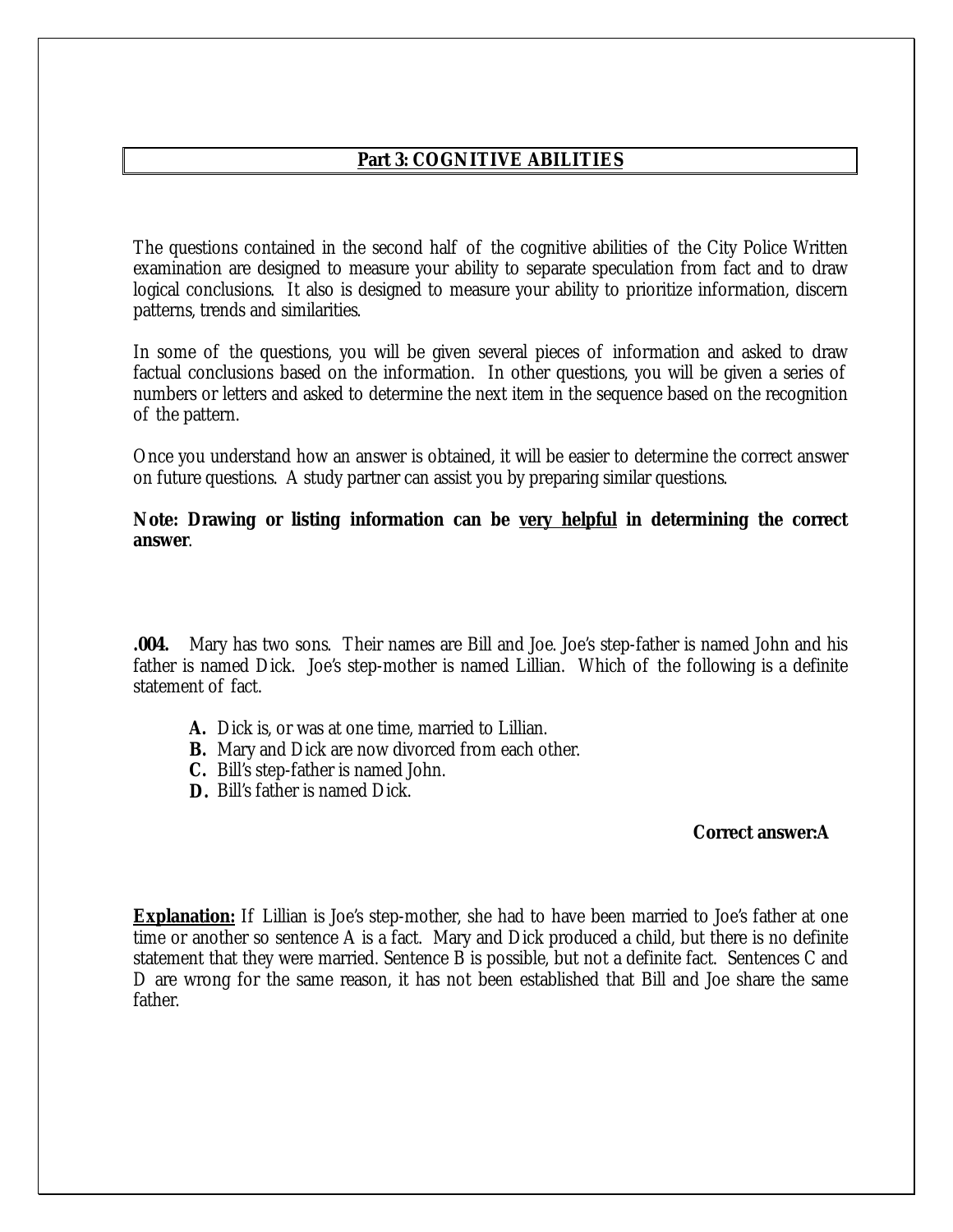# **SECTION 4: PERSONAL MATURITY AND INTEGRITY**

In the Personal Maturity and Integrity section, you will be presented with a variety of situations for which you must select the best course of action. You should select the best or most correct answer taking into consideration personal ethics, honesty and integrity. The situations are designed to also examine your level of maturity in handling sensitive issues of various kinds. Several sample questions follow:

**.005.** You are in your car and in line at a traffic light. The traffic is very heavy and you have already sat through three red lights. A driver several cars behind you has become very impatient and is trying to jump to the front of the line, by pulling into the a parking lot on the right hand side of the street and driving in the parking lot until he is even with the first car in line. When the light changes, he begins to move his vehicle back into the street from the parking lot in a very aggressive manner. The other drivers refuse to allow him in and as you watch him, he becomes more and more agitated and careless as he tries to push his way into line. You are the next vehicle in line. What would you do?

- **A.** Let him in the line of traffic.
- **B.** Block his vehicle and then get out and explain what a hazard he is presenting to other drivers.
- **C.** Let him wait his turn like everyone else.
- **D.** Get his license number and report the matter to the Police.

### **Correct answer:A**

**Explanation:** Answers **B** and **C** will just escalate the situation. Answer **D** is inappropriate because the police cannot do anything since a crime has not occurred. Answer **A** is the best way to remove the hazard immediately.

**.006.** You witness a shooting in a parking lot (you are a civilian, not a police officer). You are alone, but you have a weapon in your vehicle. The person doing the shooting is in a car with two other men and the vehicle is leaving the parking lot. What do you do?

- **A.** Help the victim as soon as the vehicle leaves.
- **B.** Fire at the tires of the vehicle to keep it from leaving the area.
- **C.** Leave the area to avoid becoming involved. Call the police as quickly as possible.
- **D.** Follow the vehicle to get its license number and then report the matter to the police.

### **Correct answer:A**

**Explanation:** Answer **B** is not correct because it would escalate the situation and possibly lead to other injuries. Answer **C** and **D** are incorrect because they fail to provide immediate assistance to the victim. Answer **D** is also incorrect because it puts you in unnecessary danger. Answer **A** is the best answer of those provided.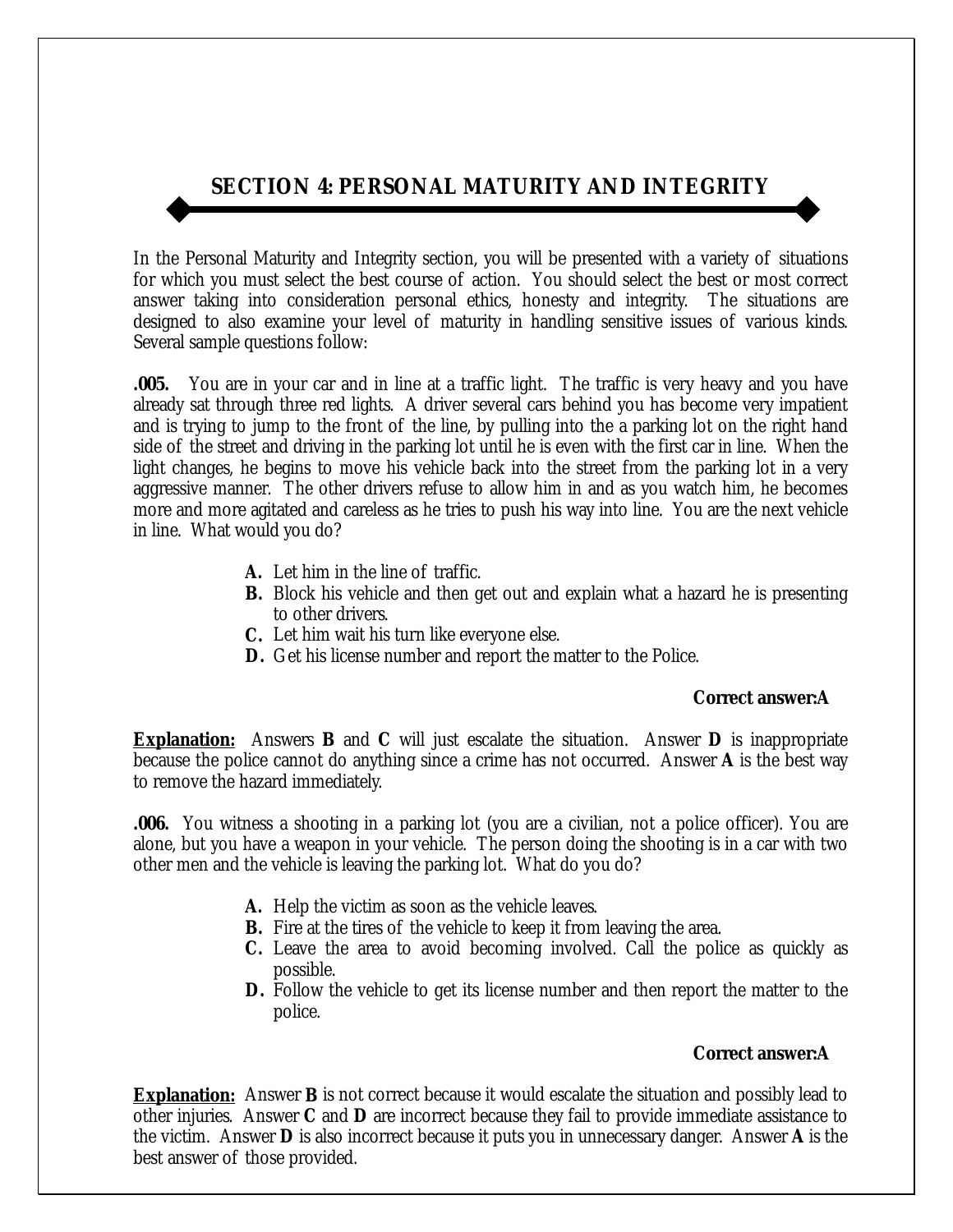## **SECTION 5: TECHNICAL SKILLS**

Section five is based on your basic technical skills. This section is designed to measure your ability to make accurate mathematical calculations. Calculators will be allowed during the examination, but you must bring your own if you plan to use one. **Calculators will not be provided.** This section of the test will also measure your ability to read maps, but sample questions are not provided.

The math questions are presented in a word-problem format. You will be asked to add, divide, subtract and calculate averages. If you have difficulty with the math questions provided on this study guide, you may wish to review basic math techniques. Your local library should have fifth grade to eight grade math books, which will be helpful to refresh your basic math skills. Or, if you have school age children their schoolbooks may provide helpful information.

**.007.** You are asked for your estimated time of arrival at the scene of an incident. The time is now 10:00 p.m. You are 10 minutes away from the scene and traveling at a rate of 60 miles per hour. Assuming that you are able to maintain this speed. What is you estimated time of arrival?

- **A.** 10:03 p.m.
- **B.** 10:10 p.m.
- **C.** 10:15 p.m.
- **D.** 10:20 p.m.

### **Correct answer: B**

**.008.** You are told by your supervisor that you will receive a 3% cost of living increase this year. Your current salary (before deductions) is \$1,800 per month. What will your salary be after the increase?

- **A.** \$54.00 **B.** \$540.00 **C.** \$1,854.00
- **D.** \$2,340.00

### **Correct answer: C**

**.009.** Your supervisor asks you to determine the average number of gallons of gasoline you use each shift based on your usage over the last 10 days. Your daily usage for this period of time (in gallons) was 8, 7, 6, 9, 5, 8, 8, 7, 6, and 6. What was the average number of gallons used each day?

- **A.** 5 **B.** 7
- **C.** 9
- **D.** 70

### **Correct answer: B**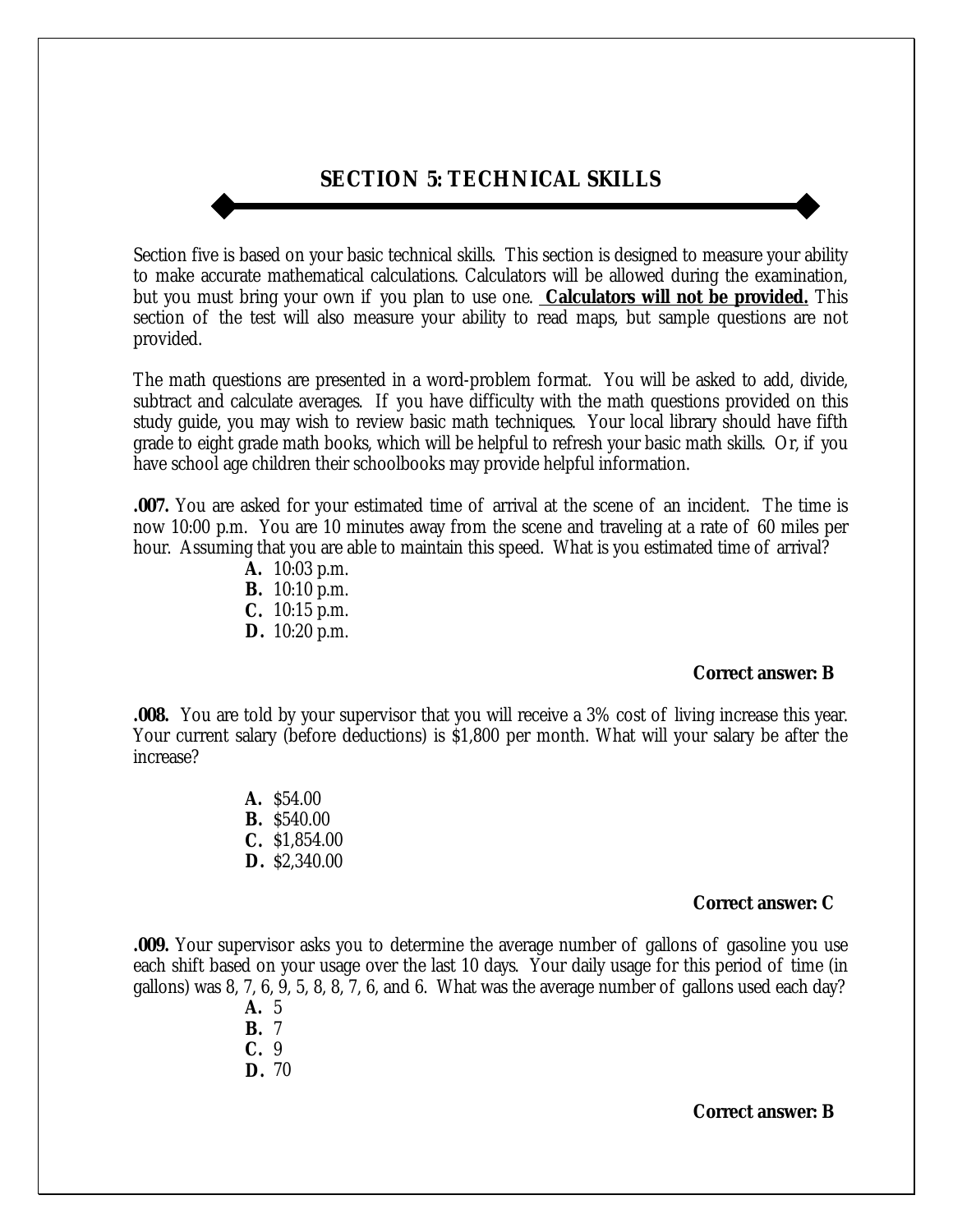# **SECTION 6: WRITTEN AND ORAL COMMUNICATIONS**

In this section, you will be instructed to read several passages. After you read the information, you will respond to the question or questions relating to the passage. These passages are taken from materials, which you as a police officer will be required to read and interpret at both the Academy and on the job as an officer. Several sample questions follow:

**.010** "The crime of obtaining property by false pretenses always involves misrepresentations by the accused of past or present fact. The accused must be aware that his statement is false whereas<br>the victim believes it to be true. The property must be delivered in reliance on the The property must be delivered in reliance on the misrepresentation to the detriment of the victim and the benefit of the accused." According to the information contained in this paragraph, which of the following examples provides the best illustration of obtaining property by false pretences?

- **A.** Carol asks to borrow her mother's car to go to the mall with a friend. On her way to the mall, she runs into a friend who invites her to a party at her house. Instead of going to the mall, she goes to the party. While the car is parked at the friend's house, it is struck by another vehicle causing \$2,500.00 in damage.
- **B.** Tom is selling his car through a newspaper ad. The newspaper mistakenly prints the mileage as 45,000 rather than the actual mileage of 85,000. Tom does not inform a potential buyer of the error.
- **C.** Sue stops Bill as he is leaving a pawn shop after purchasing an expensive piece of jewelry. Sue tells Bill she is a police officer and must confiscate the piece of jewelry as a part of a fencing investigation. Sue is not an officer, but Bill believing she is an officer, turns the item over to her. Sue then sells the item at another pawn shop and keeps the money.
- **D.** Arnold tells his friend Joe that he has a "sure-fire" plan to make \$5,000.00. The plan involves a bet at the horse races. Arnold wants Joe to split the \$100.00 bet. They both lose their money.

## **Correct answer: C**

**Explanation:** Choice **C** is the only situation in which the accused obtains property through a false statement of fact. In situation **A**, Carol intended to go to the mall at the time she borrowed the car. In situation **B,** Tom was not the one who made the false statement, he simply failed to correct it. In situation **D,** Arnold states an option rather than a fact and Joe has the opportunity to assess the information for himself.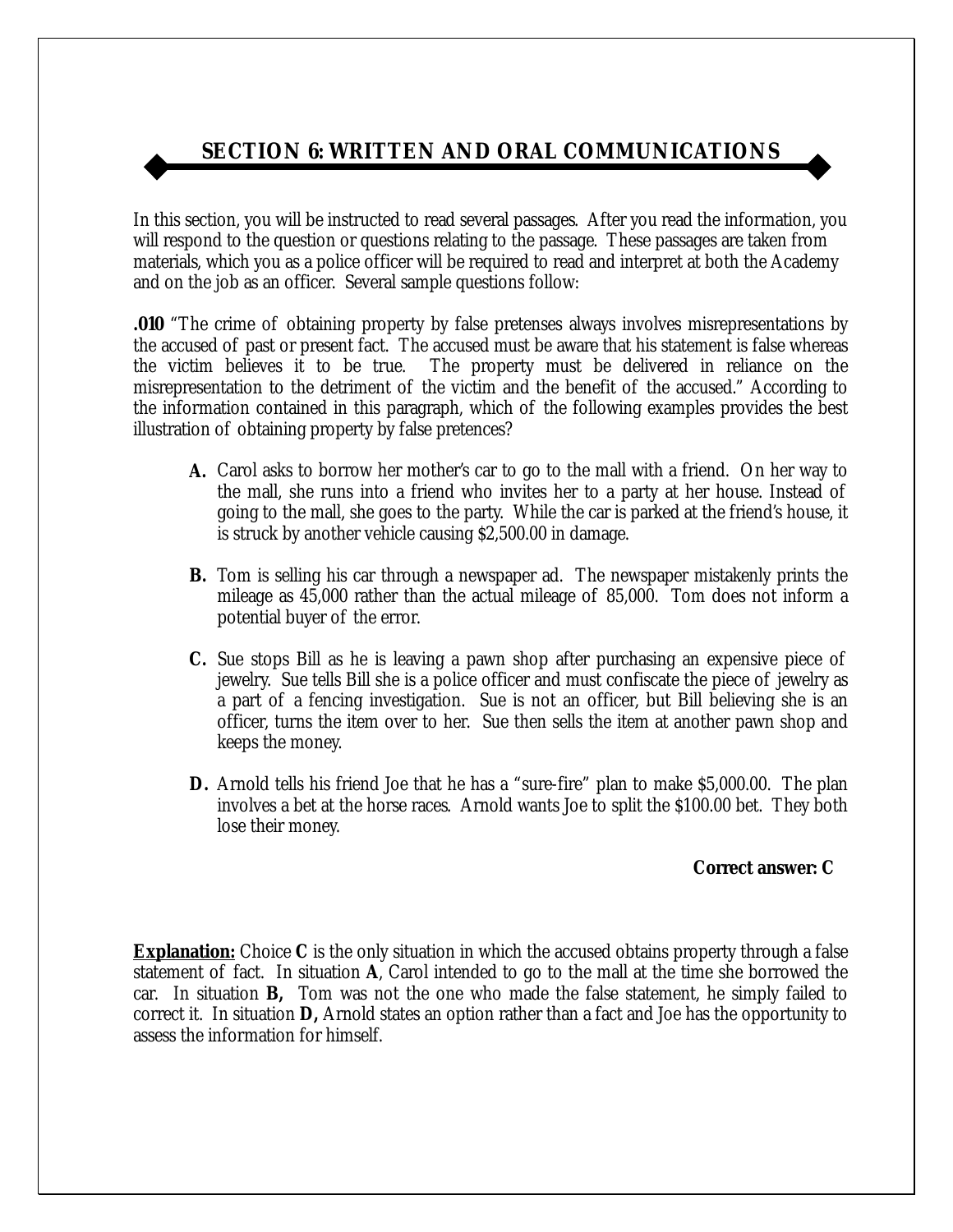**.011.** "Burglary consists of the unauthorized entry of any vehicle, watercraft, aircraft, dwelling or other structure, movable or immovable, with the intent to commit any felony or theft therein." Of the following types of structures, which would apply to the type of structure defined in this statute?

- **A.** A house boat
- **B.** A motor home
- **C.** A storage shed
- **D.** All of the above

## **Correct answer: D**

**Explanation** A house boat is a type of watercraft; a motor home is both a vehicle and a dwelling structure; a storage shed is an immovable structure. Although each answer is correct, the BEST answer is (most correct) is D.

**.012.** "Reckless driving is a voluntary act done with a conscious disregard of the consequences." According to this definition of reckless driving, which of the following conditions is not necessary in the crime of reckless driving?

- **A.** The accused must willfully do the act.
- **B.** The accused must consciously do the act.
- **C.** The accused must volunteer to drive instead of letting a more competent driver operate the vehicle.
- **D.** The accused must knowingly fail to consider the consequences of driving carelessly or recklessly.

### **Correct answer:C**

In addition to measuring your reading skills, this section of the City of Albuquerque Written examination is designed to measure ability to correctly identify proper grammar. You will need to read each question carefully for instructions. Some questions will give you four sentences: you are to choose the one sentence which contains no errors. Other questions will ask you to identify a misspelled word. As you make your selection, consider proper spelling, grammar, punctuation and word usage.

**.013.** Which of the following words is misspelled?

- **A.** concise
- **B.** deter
- **C.** offendor
- **D.** witnessed

**Correct answer:C**